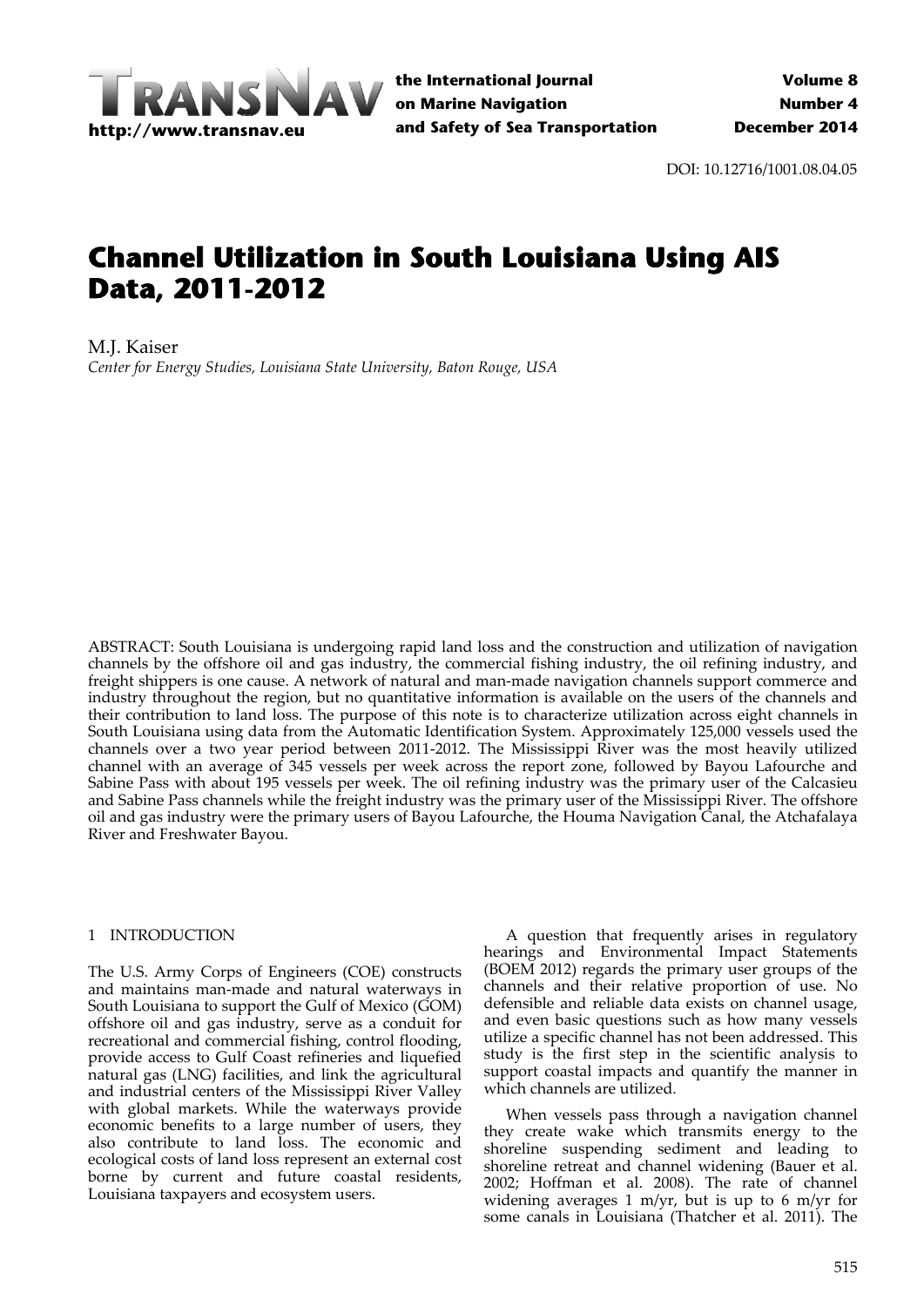energy imparted on the shoreline is a function of channel traffic, vessel size, hull shape and speed, as well as the geometry and location of the channel, bottom types and other factors. The ability of ships to mobilize sediments and contribute to channel erosion has been studied in the St. Lawrence River, the San Joaquin river delta, and elsewhere, but to date, no studies in the GOM coastal zone have been conducted.

The purpose of this paper is to quantify vessel utilization patterns in the major navigation channels in South Louisiana to inform future studies and regulatory reform. This is the first attempt to quantify vessel usage in the region and statistics are included on traffic volume and vessel size, class and speed. These data can be coupled with ship-induced wake models to estimate the energy imparted on the shoreline by passing vessels to predict rates of shipinduced channel widening, to understand the impact of specific industries (i.e. the offshore oil and gas industry) on channel widening, and to identify areas of particular concern.

# 2 METHODS

# 2.1 *Automatic Identification System*

The Automatic Identification System (AIS) is an automated tracking system used on ships for locating and identifying vessels and avoiding collisions. The automatic identification system broadcasts information on ship identity, speed, direction and position every 2 to 10 seconds while underway, and every 3 minutes while at anchor (Tetreault 2005). Automatic identification system information is recorded by shipping intelligence firms that collect data from onshore and offshore receivers and provide commercial access (Tsou 2010, Yang et al. 2012). Automatic identification system data has been used in studies of human impacts on marine ecosystems, including exhaust emissions from marine traffic and underwater noise, anticollision (Felski and Jaskolski 2013) and safety (Stupak 2014).

Coast Guard regulations require any commercial vessel over 65 ft in length and on an international voyage (other than passenger vessels less than 150 gross tons and fishing vessels) to carry an operational AIS transmitter. In addition, commercial vessels over 65 ft navigating in certain specified areas (including Berwick Bay, the Lower Mississippi River, Port Arthur and Galveston Bay) are required to carry operational AIS systems (Tetreault 2005). The AIS uses a numeric code, the maritime mobile service identity or MMSI number assigned by the Federal Communication Commission, to identify vessels.

# 2.2 *Report Zones*

Report zones for each channel were located inland (north) of GOM shorebases to capture movements on inland waterways (Figure 1). Most shorebases in Louisiana are located near the mouth of navigation channels adjacent to the Gulf of Mexico. Thus, the report zones collected information on movements from inland suppliers to shorebases, but did not collect data on vessel traffic from shorebases to offshore locations.



Figure 1. Top: Navigation channels and approximate locations of the report zones included. Bottom: the Houma (left) and Bayou LaFourche (right) report zones.

# 2.3 *Evaluation Period*

The AIS system collects data on ship name, MMSI number, and zone entry and exit time every time a ship transited each report zone. Data were collected over 104 weeks from January 1, 2011 through January 1, 2013 using the commercial vendor ShipTracks. Data collection occurred after the response to the *Deepwater Horizon* oil spill was concluded and the deepwater drilling moratorium had been lifted, and after the Mississippi River Gulf Outlet, a navigation channel linking New Orleans with the GOM, had been closed.

#### 2.4 *Data Processing*

Ship name and MMSI number were matched to ship data using the U.S. Coast Guard and U.S. FCC vessel databases. These databases provided information on vessel gross tonnage, class and length. Gross tonnage and length were selected as proxies of vessel size because they were available for a larger portion of the data set than other measures of size such as draft, breadth, and deadweight. Gross tonnage correlates with other relevant size measures. The directionality of vessels was not recorded.

The U.S. Coast Guard and FCC use different classification systems, and classes for many vessels were not identified in the datasets. Vessel class information is critical in the analysis, and when class was not identified in the FCC or Coast Guard databases a vessel tracking website (marinetraffic.com) was employed. Classifications were consolidated into thirteen vessel classes (Table1).

Average speed in the zone was determined as the difference between the entry and exit time divided by the zone length. Vessel speeds were excluded if less<br>than 2.5 knots<sup>1</sup> or greater than 20 knots as it was assumed that vessels either stopped or did not travel the entire length of the zone.

<sup>&</sup>lt;u> Andrew Maria (1989)</u> <sup>1</sup> One knot is one nautical mile per hour.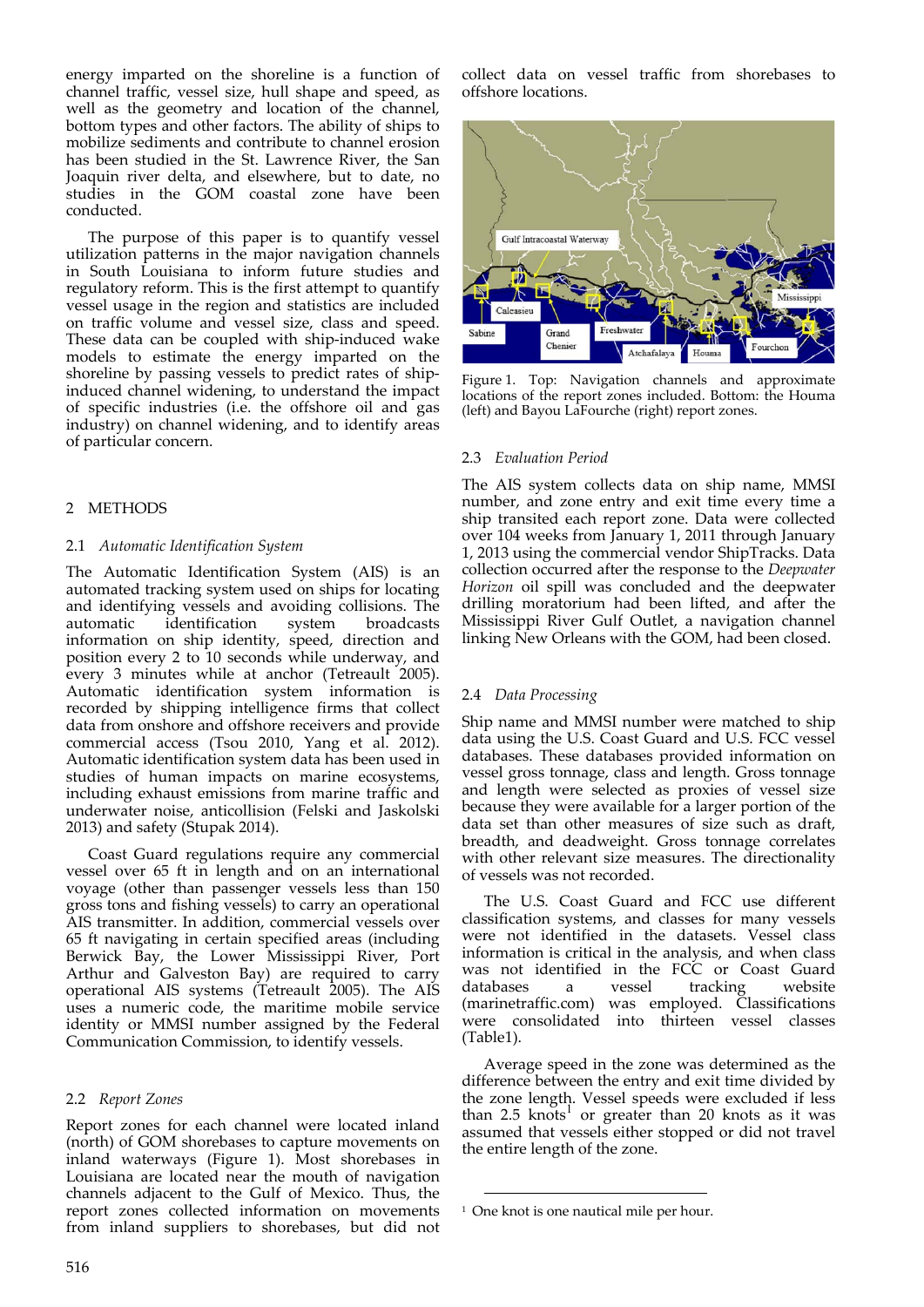Table 1. Average characteristics of vessels transiting eight South Louisiana navigation channels, 2011-2012.

| $\checkmark$<br>Class | Average length (ft) | $\mathbf{\mathcal{L}}$<br>◡<br>Gross tonnage | $\checkmark$<br>Number of entries | Percentage (%) | Speed (knots) |
|-----------------------|---------------------|----------------------------------------------|-----------------------------------|----------------|---------------|
| Barge                 | 144                 | 783                                          | 351                               | 0.3            | 7.8           |
| Crewboat              | 134                 | 96                                           | 10,899                            | 8.7            | 11.8          |
| Cruise ship           | 873                 | 118,328                                      | 595                               | 0.5            | 12.2          |
| Fishing vessel        | 49                  | 507                                          | 1,150                             | 0.9            | 9.2           |
| Freight               | 611                 | 16,663                                       | 14,593                            | 11.6           | 10.3          |
| Government/pilot      | 26                  | 82                                           | 6,253                             | 5.0            | 6.8           |
| Industrial vessel     | 127                 | 1,031                                        | 344                               | 0.3            | 6.4           |
| <b>OSV</b>            | 149                 | 179                                          | 34,469                            | 27.5           | 8.7           |
| Other commercial      | 67                  | 125                                          | 763                               | 0.6            | 7.6           |
| Recreational          | 29                  | 113                                          | 1,109                             | 0.9            | 8.7           |
| Tank ship             | 674                 | 23,806                                       | 14,376                            | 11.5           | 9.8           |
| Tug                   | 74                  | 126                                          | 37,602                            | 30.0           | 6.5           |
| Unknown               |                     |                                              | 2,799                             | 2.2            | 8.2           |
| Total                 |                     |                                              | 125,303                           |                | 8.6           |

#### 2.5 *Missing Data*

For vessels where gross tonnage data were not available, the average gross tonnage of vessels of the same class in the same channel was used as an estimate. For a small portion of vessels (about 2%), reliable information about class was unavailable from any source and gross tonnage was ignored in these cases. "Empty" periods in which no vessel movements were recorded for at least 12 hours were generally isolated and associated with known periods of low activity (e.g. December 25, during tropical storms). In other cases, empty periods appear correlated with other empty periods and it is likely that these occurred due to errors in the transmission or recording system. When these occurred, all data from the suspect week was removed from the analysis. As a result, the number of weeks in the analysis ranges by channel from 93 to 104.

#### 3 RESULTS

#### 3.1 *Regional Characteristics*

#### 3.1.1 *Aggregate Count*

In total, 125,303 entries were recorded from January 1, 2011 to January 1, 2013 (Table 1). Tugs and OSVs are the most common channel users and together account for 57% of zone entries. Tank and freight ships account for 23% of entries, and crewboats and pilot vessels account for most of the remainder. On average, 171 vessels per day transited the navigation channels: 51 tugs, 47 OSVs, 20 freight ships, 20 tank ships, and 15 crewboats. Fishing and recreational vessels each accounted for about 1% of vessel traffic, but many fishing and recreational vessels do not carry AIS transmitters and would not be included in the count.

#### 3.1.2 *Size Distribution*

Cruise ships and tank ships are the largest vessels using the channels, and government/pilot and recreational vessels were the smallest users (Table 1). A majority of OSVs and tugs are between 50 to 100 GT, but on average OSVs are larger (Figure 2). A large number of utility boats, mini‐supply vessels, and crewboats are approximately 90 to 100 GT. The number of large PSVs and AHTSs (>1,000 GT) using the channels is relatively low which is likely due to the placement of the report zones. Most large PSV and AHTS movements occur from shorebases to the Gulf of Mexico.



Figure 2. Size distribution of vessels using navigation channels in South Louisiana, 2011‐2012.

Tank ships passing through the channels were larger than freight ships. Approximately 90% of tank ships were less than  $50,000$  GT and  $10\%$  of tanks ships were 50,000 to 70,000 GT. Less than 1% of tank ships were greater than 70,000 GT with the largest tank ships being 150,000 GT. Approximately 85% of freight ships were under 30,000 GT, 15% were 30,000 to 60,000 GT and none were larger than 60,000 GT. Very large tank ships, container ships, and bulk carriers do not typically use the ports of South Louisiana because of the depth of the waterways.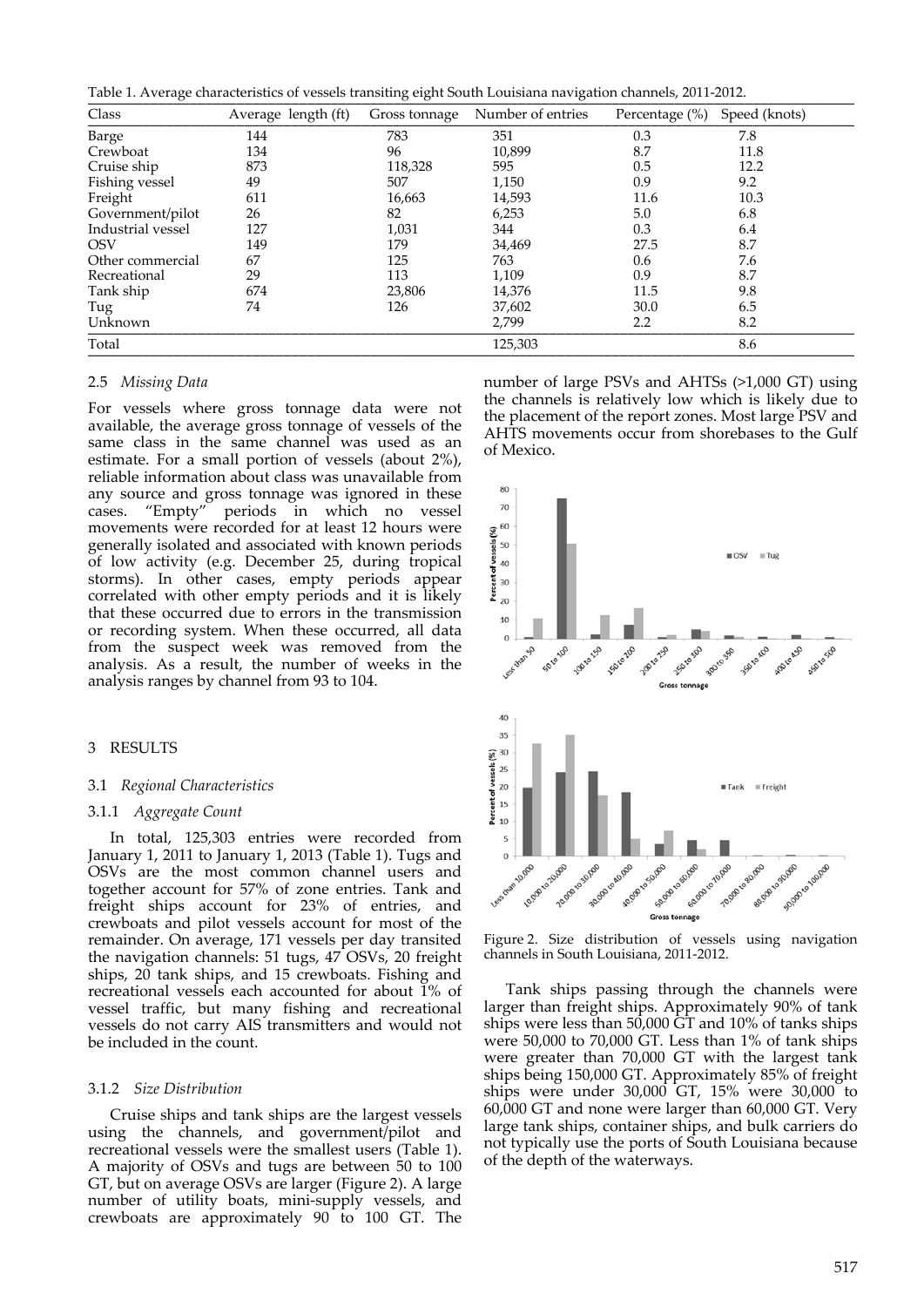#### 3.1.3 *Speed*

Vessels moved through the channels at an average speed of 8.6 knots (Table 1). Crewboats and cruise ships were the fastest channel users, consistent with the time‐sensitive nature of their activities, while tugs and industrial vessels moved more slowly than other vessel classes. Freight ships and tankers moved relatively quickly, likely due to their heavy utilization in the larger Mississippi and Calcasieu Rivers.

In the crewboat and OSV classes, a significant number of vessels were recorded as travelling over 20 knots and in the tug class, a significant number were estimated to travel less than 2.5 knots. These data points were excluded for the estimation of average speed. All vessel classes showed a similar rightward skew with long tails, suggesting that a minority of vessels travel through the channels at relatively high speeds, potentially increasing wake effects on the shoreline (Figure 3).



Figure 3. Distribution of vessel speeds by class using navigation channels in South Louisiana, 2011‐2012.

#### 3.2 *Channel Characteristics*

#### 3.2.1 *Aggregate Count*

The Mississippi River is the most heavily utilized channel with 35,880 vessel entries over a 104 week period, or about 345 vessels per week, and a total of 433 million GT (Table 2). Bayou Lafourche and Sabine Pass had an intermediate level of utilization in terms of traffic at about 20,000 total entries or 195 vessels per week. The amount of gross tonnage passing through Sabine Pass was 174 million GT while Bayou Lafourche was only 2.5 million GT, indicative of the different types of vessels transiting the channels. Calcasieu experienced a relatively large quantity of gross tonnage (63 million GT), but a modest level of traffic (72 trips per week) due to the large tanks ships that are the primary channel users. Houma, the Atchafalaya River and Freshwater Bayou experienced relatively similar levels of tonnage and traffic with between 118 and 158 trips per week and between 1.6 and 2.2 million GT. The Mermentau River experienced minimal traffic during the period of evaluation.

Table 2. South Louisiana navigation channel utilization and gross tonnage, <sup>2011</sup>‐2012. \_\_\_\_\_\_\_\_\_\_\_\_\_\_\_\_\_\_\_\_\_\_\_\_\_\_\_\_\_\_\_\_\_\_\_\_\_\_\_\_\_\_\_\_\_\_\_

| $\cdot$          | Number   |       | Million Number |      | Traffic/ GT/ |
|------------------|----------|-------|----------------|------|--------------|
|                  | of weeks | GT    | of entries     | week | week         |
| Mississippi      | 104      | 433.4 | 35,880         | 345  | 4,167,452    |
| Bayou Lafourche  | 104      | 2.5   | 20,710         | 199  | 24,459       |
| Houma            | 93       | 1.6   | 10,984         | 118  | 17,122       |
| Atchafalaya      | 97       | 2.2   | 15,330         | 158  | 22,486       |
| Freshwater Bayou | 100      | 2.2   | 15,678         | 157  | 21,878       |
| Mermentau        | 104      | 0.06  | 373            | 4    | 542          |
| Calcasieu        | 104      | 63.0  | 7,519          | 72   | 606,183      |
| Sabine Pass      | 104      | 173.5 | 19,869         | 191  | 1,666,836    |

#### 3.2.2 *Size Distribution*

In the Mississippi River, Sabine Pass, and Calcasieu, the average vessel was at least 282 ft long and 9,000 GT, while in all other channels, the average vessel was under 150 ft long and 160 GT (Table 3). In Bayou Lafourche, 80% of channel users were under 100 GT and nearly all channel users were under 1,000 GT (Figure 4). Size distributions in the Houma Navigation Canal, Atchafalaya River, Freshwater Bayou, and Mermentau River are similar to those in Bayou Lafourche and were not depicted. In the Mississippi River, a majority of recorded traffic is between 10,000 to 100,000 GT. Calcasieu experienced a relatively uniform distribution of vessels across gross tonnage categories. Sabine Pass is similar to Calcasieu and in all channels very few vessels are in the 1,000 to 10,000 GT range.

Table 3. Average vessel speed and size using South Louisiana navigation channels, 2011-2012.

|                  | Average speed<br>(knots) | Average<br>GT | Average<br>length (ft) |
|------------------|--------------------------|---------------|------------------------|
| Mississippi      | 9.8                      | 14,063        | 405                    |
| Bayou Lafourche  | 6.0                      | 125           | 129                    |
| Houma            | 7.7                      | 148           | 98                     |
| Atchafalaya      | 6.5                      | 160           | 109                    |
| Freshwater Bayou | 11.8                     | 143           | 134                    |
| Mermentau        | 6.9                      | 157           | 130                    |
| Calcasieu        | 6.6                      | 9,576         | 321                    |
| Sabine Pass      | 9.2                      | 8,911         | 282                    |



Figure 4. Distribution of vessel size in selected channels, 2011‐2012.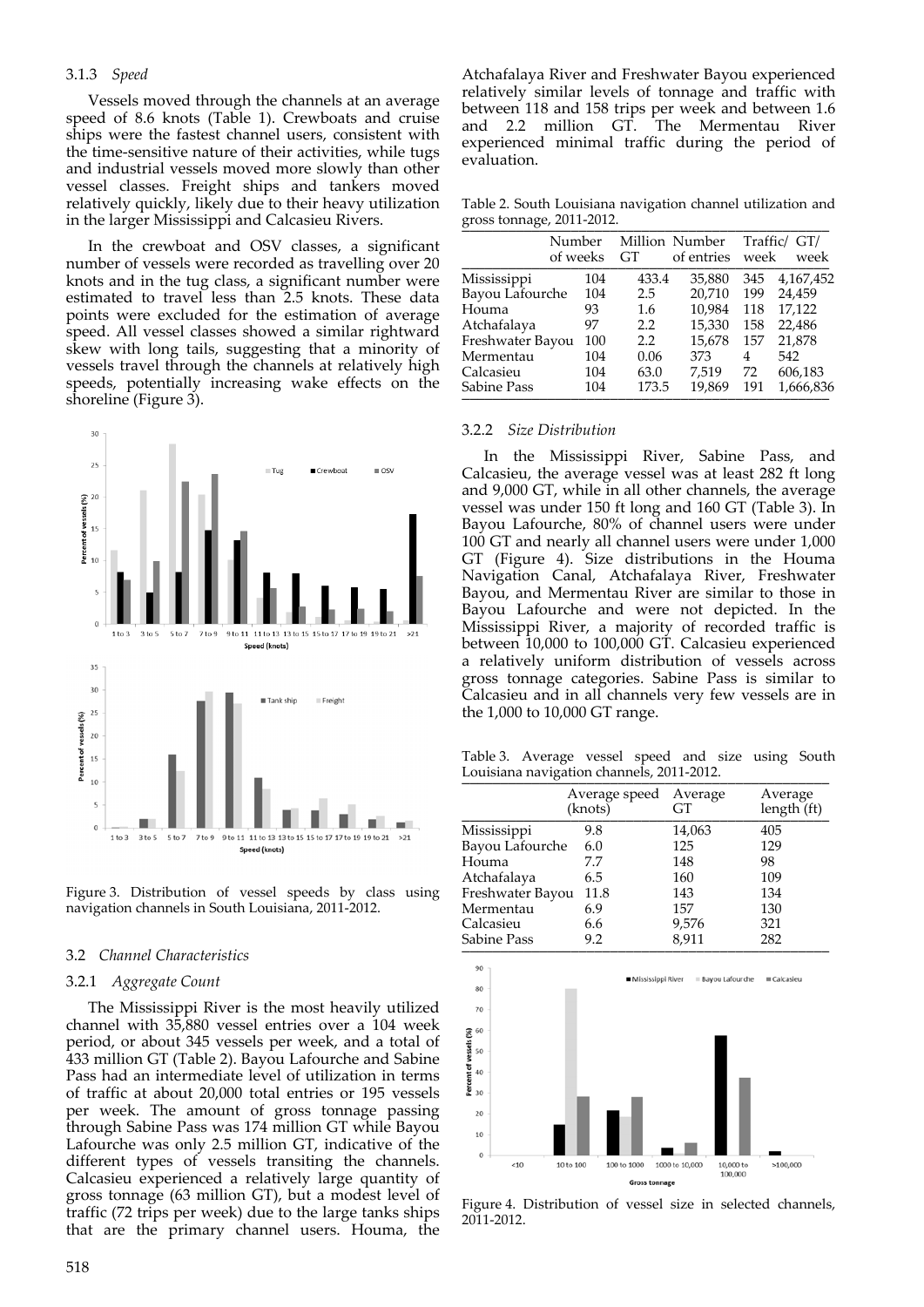# 3.2.3 *Speed*

Vessels transiting the Mississippi River, Sabine Pass and Freshwater Bayou experienced relatively high average speeds  $(> 9 \text{ knots})$ , while most other channels had average speeds less than seven knots (Table 3). Freight ships and tank ships were primary users of the Mississippi River, while OSVs and tugs were the primary users of Bayou Lafourche, and these vessels moved relatively slowly.

# 3.2.4 *Class Distribution*

Sabine Pass and Calcasieu show a similar and relatively even distribution of traffic with the tug, OSV and crewboat, and tank ship classes each accounting for 20 to 35% of traffic in both channels and freight ships accounting for about 10% of traffic (Table 4; Figure 5). In the Mississippi River, freight, tank ships and tugs accounted for nearly 90% of traffic and OSVs and crewboat traffic was negligible. In Bayou Lafourche, Houma, the Atchafalaya River, Freshwater Bayou, and the Mermentau River, OSVs and crewboats accounted for about half of traffic with tugs accounting for most of the remainder. Offshore supply vessels were particularly heavy users of Bayou Lafourche, Freshwater Bayou, and the Mermentau River.

In the Mississippi River and Sabine Pass, other vessels (vessels other than freight, tank ships, OSVs, crewboats and tugs) accounted for a significant (>10%) portion of traffic. In Sabine Pass, most of these vessels were small pilot vessels used to ferry maritime pilots to the large tank ships passing through the

channel. In the Mississippi River, the other vessel category included a broad range of vessels.

#### 3.2.5 *Industry Users*

The primary industry sector using each channel was determined by assigning each vessel class to one of four industries: offshore oil and gas, refining, freight, or commercial fishing. Offshore supply vessels, crewboats and industrial vessels were assigned to the offshore oil and gas industry, tank ships were assigned to the refining industry, freight ships were assigned to the freight industry, and commercial fishing vessels were assigned to the commercial fishing industry. The assignment of tugs to an industry user is difficult because a single tug may be employed by multiple industries. Therefore, we assumed that tug utilization reflected the overall utilization in a channel and assigned tug trips to industries accordingly. For example, if 30% of vessel traffic in a given channel was composed of tank ships, we assumed that 30% of tug traffic supported the refining industry.

The primary industry by gross tonnage was identical to the primary user by traffic (Table 5). The oil refining industry is the major user of the Sabine and Calcasieu channels, with the freight shipping industry playing an important secondary role. In the Mississippi River, freight shipping accounts for about half of the gross tonnage passing through the channel, and the oil refining industry plays an important secondary role. In all other channels, the offshore oil and gas industry is the primary channel user.

Table 4. Number of trips in South Louisiana navigation channels by vessel type, 2011-2012.

|                  |                 | $\cdot$ |         | $\overline{\phantom{a}}$ |        |        |
|------------------|-----------------|---------|---------|--------------------------|--------|--------|
|                  | OSVs/ Crewboats | Tugs    | Freight | Tankers                  | Others | Total  |
| Mississippi      | 418             | 11,223  | 11.875  | 7,213                    | 5,151  | 35,880 |
| Bayou Lafourche  | 13,403          | 6,240   | 37      |                          | 1,029  | 20,710 |
| Houma            | 4,838           | 5,430   | 112     |                          | 604    | 10,984 |
| Atchafalaya      | 7,479           | 6,854   | 43      |                          | 950    | 15,330 |
| Freshwater Bayou | 13,814          | 699     | 41      |                          | 1.124  | 15,678 |
| Mermentau        | 270             | 32      |         |                          | 71     | 373    |
| Calcasieu        | 1,687           | 2,226   | 876     | 2,323                    | 407    | 7.519  |
| Sabine Pass      | 3,468           | 4,517   | 1,687   | 5,199                    | 4,998  | 19,869 |



Figure 5. Distribution of the number of vessel entries by class, 2011‐2012.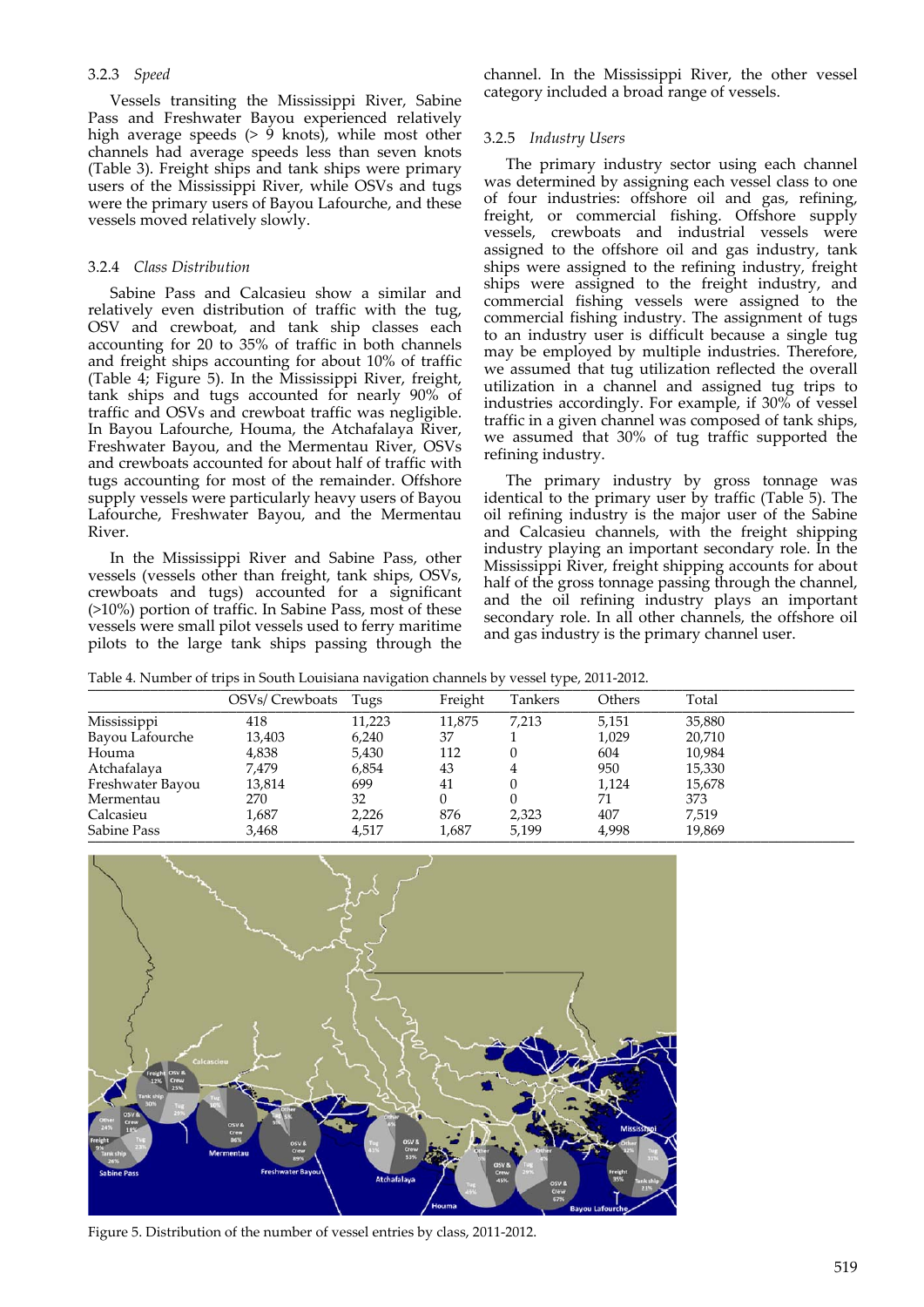Table 5. Largest users of navigation channels in South Louisiana and relative usage, 2011-2012.

|                  | Largest user       |     | Percentage Percentage        |  |
|------------------|--------------------|-----|------------------------------|--|
|                  |                    |     | of GT $(\%)$ of trips $(\%)$ |  |
| Mississippi      | Freight            | 48  | 45                           |  |
| Bayou Lafourche  | Offshore oil & gas | -93 | 86                           |  |
| Houma            | Offshore oil & gas | 77  | 67                           |  |
| Atchafalaya      | Offshore oil & gas | 84  | 75                           |  |
| Freshwater Bayou | Offshore oil & gas | 88  | 93                           |  |
| Mermentau        | Offshore oil & gas | 90  | 95                           |  |
| Calcasieu        | Refining           | 77  | 38                           |  |
| Sabine Pass      | Refining           | 77  | 38                           |  |

#### 3.3 *Vessel Frequency*

The time between sequential vessel movement is an important factor in determining coastal impacts and to support scientific investigation in the area. As ships pass through a channel, the energy imparted on the shoreline mobilizes sediment. As the frequency of vessel movements increases, the time between sequential sediment disruptions decreases (Parchure et al. 2007). If vessels pass so frequently that sediment from a previous vessel passage remains suspended in the water column when the next vessel passes, effects on land loss and aquatic and benthic organisms are likely to be more severe. Wake‐induced particle settling times are unknown in the study channels and will depend on the characteristics of the sediment and the energy imparted.

Channels with a large volume of traffic will have less time between sequential channel entries (Figure 6). Calcasieu, which has a relatively low volume of traffic has the longest time between sequential entries, and half of the time at least 1.35 hours elapses between entries. In all other channels less than one hour elapses, on average, between sequential vessel passages and in the Mississippi River, half of the time less than 0.32 hours elapses between sequential entries.



Figure 6. The distribution of times between sequential entries by channel. P50 denotes the median value; P75(P25) denotes the value at which 75(25)% of times between sequential entries are less than the value.

The distributions of times between sequential entries in Bayou Lafourche and the Calcasieu Navigation Canal are exponential (Figure 7) as expected by theory and common in queuing models (Gross and Harris 1998). All of the other channels showed similar patterns. In most channels, a large proportion of traffic occurs at less than 30 minute

intervals, and these passages are expected to lead to disproportionate shoreline impacts.



Figure 7. Distribution of times between sequential entries in Bayou Lafourche and Calcasieu, 2011‐2012.



Figure 8. Vessel entries in the Bayou Lafourche and Mississippi River report zones, 2011‐2012.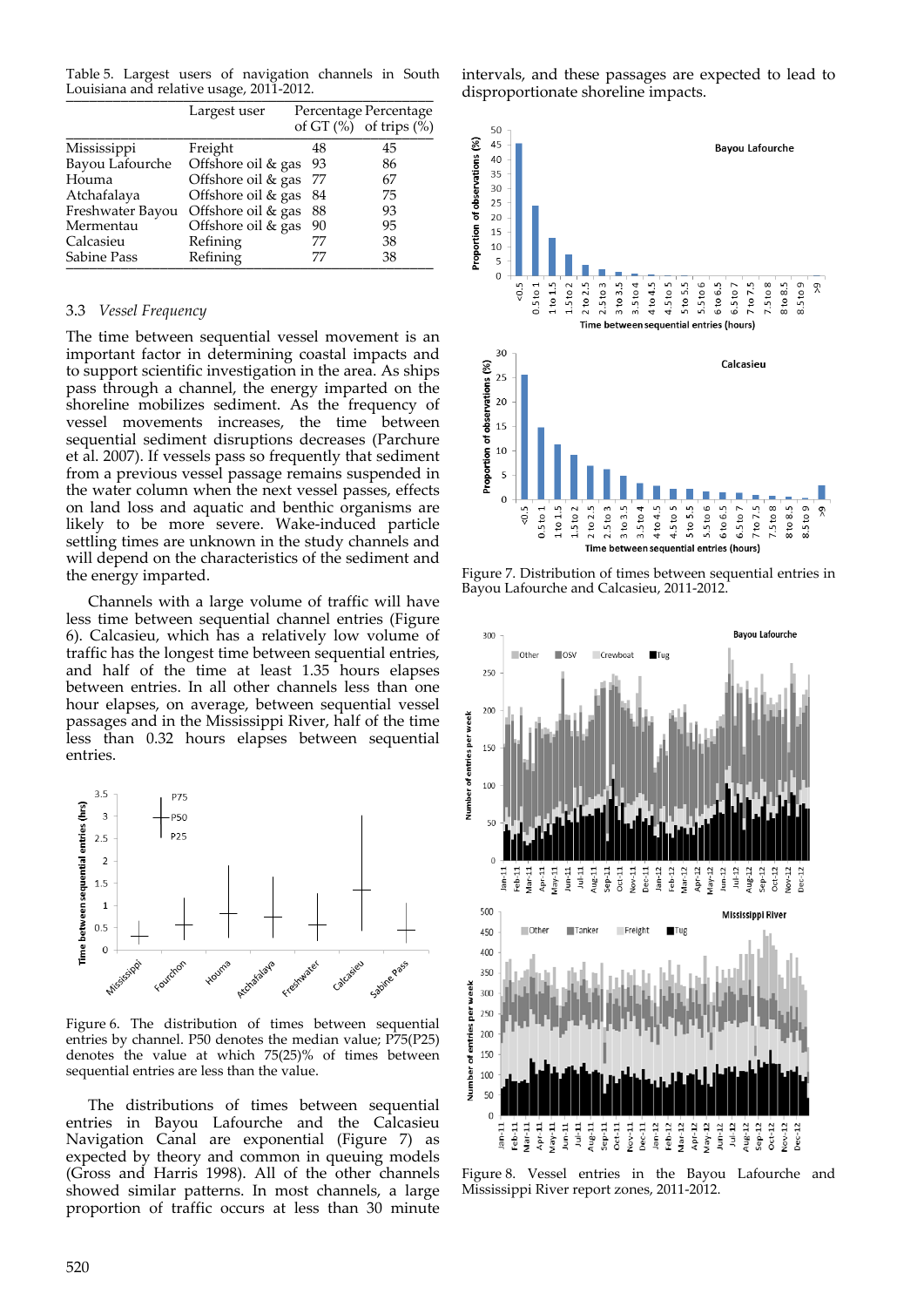# 3.4 *Seasonality*

Seasonality in vessel use could alter the impact of wake on erosion. If vessels traffic was highest during the summer when plant growth was highest, the impact of sediment suspension on light availability may be increased. Traffic on the Mississippi River is expected to peak in the fall when agricultural commodity traffic and offshore construction and drilling activity is highest. However, no seasonality was apparent in the data (Figure 8). There is no obvious pattern of seasonality in Bayou Lafourche or the Mississippi River and no trends were apparent in the other report zones. Offshore supply vessels and crewboats are engaged in support of production activity throughout the year which normalizes vessel activity.

# 4 LIMITATIONS

#### 4.1 *Data Coverage*

There are a number of technical limitations which impact vessel counts. The number of ships crossing report zones represents a lower bound on traffic volume since not all ships carry an AIS transmitter, and therefore many smaller fishing and recreational craft are not enumerated. The vast majority of commercial vessels operating in the Gulf of Mexico are believed to carry AIS systems for safety and insurance reasons, however, there are a number of reasons why ships carrying AIS transmitters may not be counted. The transmitter may not be operational, the receiver may not be operational, there may be interference between the transmitter and receiver, or the system may not be able to record data into the database (Chang 2004).

#### 4.2 *Vessel Size Uncertainty*

For a small number of vessels, no information about size or class was available and gross tonnage was not included. As a result, the total reported gross tonnage underestimates the actual gross tonnage but the magnitude of the error is expected to be small.

The draft of vessels will vary depending on whether or not they are laden, and no attempt was made to account for this difference. Some freight ships may be laden both entering and leaving the region, but in general, vessels will only be laden in one direction. For example, crude oil tankers will be laden while entering ports while OSVs and many bulk carriers will be laden while leaving port.

#### 4.3 *Temporal Uncertainty*

As shallow water production in the Gulf of Mexico continues to decline and production in the deepwater increases, the quantity, type and spatial distribution of activity is expected to change and the number of small OSVs will be replaced by larger OSVs. In addition, the movement of tank ships and LNG carriers into the channels depends on the quantity of oil and gas imported into the United States. Increases in domestic oil and gas production or decreases in

domestic consumption would reduce traffic in the channels, particularly in the Calcasieu and Sabine Pass channels. The construction of the Keystone XL pipeline linking the Athabasca oil sands with Gulf Coast refineries may also reduce traffic through these channels. Conversely, the construction of proposed LNG export terminals at the Cameron or Sabin Pass LNG facilities would increase traffic.

Data collection began in January 2011, approximately three months after the 2010 deepwater drilling moratorium was lifted. In early 2011, many in the offshore industry complained of a "de facto" drilling moratorium due to the slow issuance of drilling permits. This could have reduced the quantity of vessel traffic in the early part of the sample, however, no reduction was notable.

# 4.4 *Attribution Uncertainty*

The attribution of tugs to offshore support or non‐ offshore support roles is difficult to assess. Some tugs are specialized for offshore support, but many tugs support a variety of industries and it is not possible to differentiate between roles. Not all OSVs and crewboats are used in support of federal oil and gas activity. A small portion of vessel movements are used in support of oil and gas activity in state and inland waters. However, based on the level of state and OCS production and development activity, the vast majority of OSV and crewboat traffic is in support of federal projects.

# 5 FUTURE DIRECTIONS

Automatic identification system data provides the opportunity to quantify the quantity, size, speed, and temporal distribution of vessels using the channels. Using the data and results presented in this paper, a model of the wake impacts on the shoreline may be parameterized if complemented with experimental studies. Wake effects on the shoreline are dependent on the shape of the channel and shoreline composition, and empirical measurements of the effects of vessel passage on wave energy and sediment suspension are required for additional assessment.

#### REFERENCES

- Bauer, B. O., M. S. Lorang, and D.J. Sherman. Estimating boat‐wake‐induced levee erosion using sediment suspension measurements. ASCE Journal of Waterway, Port, Coastal, and Ocean Engineering, 128, 152, 2002.
- Bureau of Ocean Energy Management (BOEM). Outer Continental Shelf Oil and Gas Leasing Program: 2012‐ 2017 Final Programmatic Environmental Impact Statement. U.S. Department of the Interior. Bureau of Ocean Energy Management, 2012.
- Chang, S. J. Development and analysis of AIS applications as an efficient tool for vessel traffic service. In, Oceans '04. MTTS/IEEE Techno‐Ocean '04. IEEE 2249‐2253, 2004.
- Felski A., Jaskólski K.: The Integrity of Information Received by Means of AIS During Anti-collision Manoeuvring. TransNav, the International Journal on